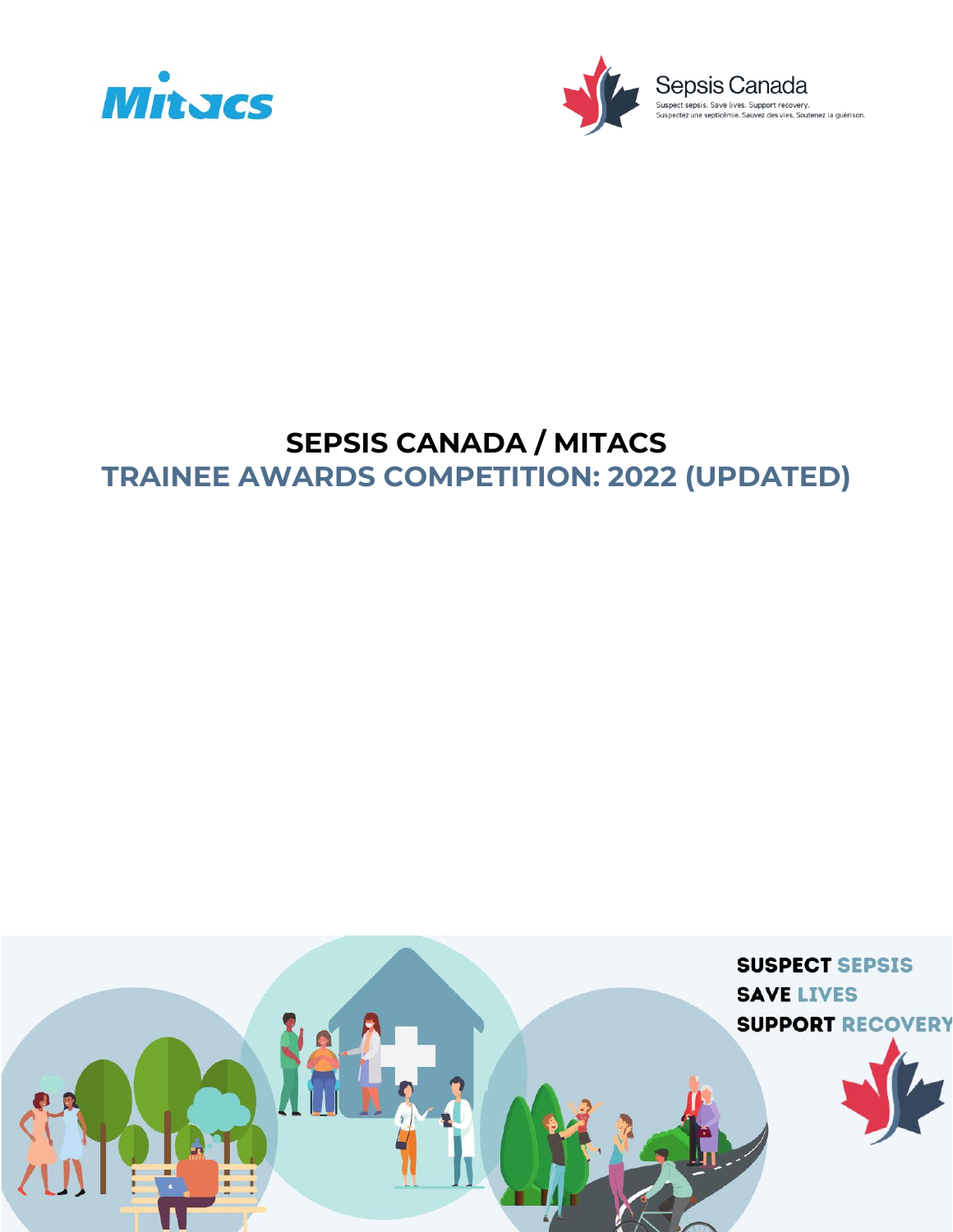## *Updates included in red text throughout the program guidelines\**

## **PROGRAM GUIDELINES**

These guidelines are for teams submitting a Letter of Intent to the Sepsis Canada / Mitacs Trainee Awards Competition - 2022.

#### **BACKGROUND**:

Sepsis Canada is a single nationally coordinated network committed to supporting research and innovation that reduces the burden of sepsis for all Canadians. Specifically, our network is committed to understanding the causes of sepsis, improving the prevention, detection, and management of sepsis, advancing rehabilitation from this disease, and building capacity within the current and next generation of sepsis researchers. To advance research and innovation, Sepsis Canada has strategically partnered with Mitacs to bring this awards competition to the research community.

Mitacs is a national, not-for-profit organization that has designed and delivered research and training programs in Canada for 20 years. Working with 70 universities, 6,000 companies, and both federal and provincial governments, Mitacs builds partnerships that support industrial and social innovation in Canada.

Sepsis Canada and Mitacs have partnered together to fund a Trainee Awards Competition. The purpose of this awards competition is to encourage Sepsis Canada students and professors to form relationships with partner organizations, through a paid internship for students at partner organizations. The paid internship will allow students to apply their skills and knowledge in a non-academic environment and broaden their professional network. Paid internships must be formed via the [Mitacs Accelerate program.](https://www.mitacs.ca/en/programs/accelerate) Sepsis Canada will provide up to \$5,000 in top-up funding to applicants who submit a successful Letter of Intent to Sepsis Canada and subsequently provide proof of a successful Mitacs Accelerate application. This funding call describes the requirements to apply for the \$5,000 top up funding from Sepsis Canada. Teams can find details on the Mitacs Accelerate program here: [https://www.mitacs.ca/en/programs/accelerate.](https://www.mitacs.ca/en/programs/accelerate)

## **OBJECTIVE:**

Teams must develop a research project that advances one or more of the following focus areas:

- Understanding the **causes** of sepsis
- Improving the **prevention** of sepsis
- Improving the **detection** and / or **identification** of sepsis
- Improving the **management** of sepsis
- Improving **rehabilitation** from sepsis

#### **MITACS ACCELERATE INTERNSHIP REQUIREMENTS**: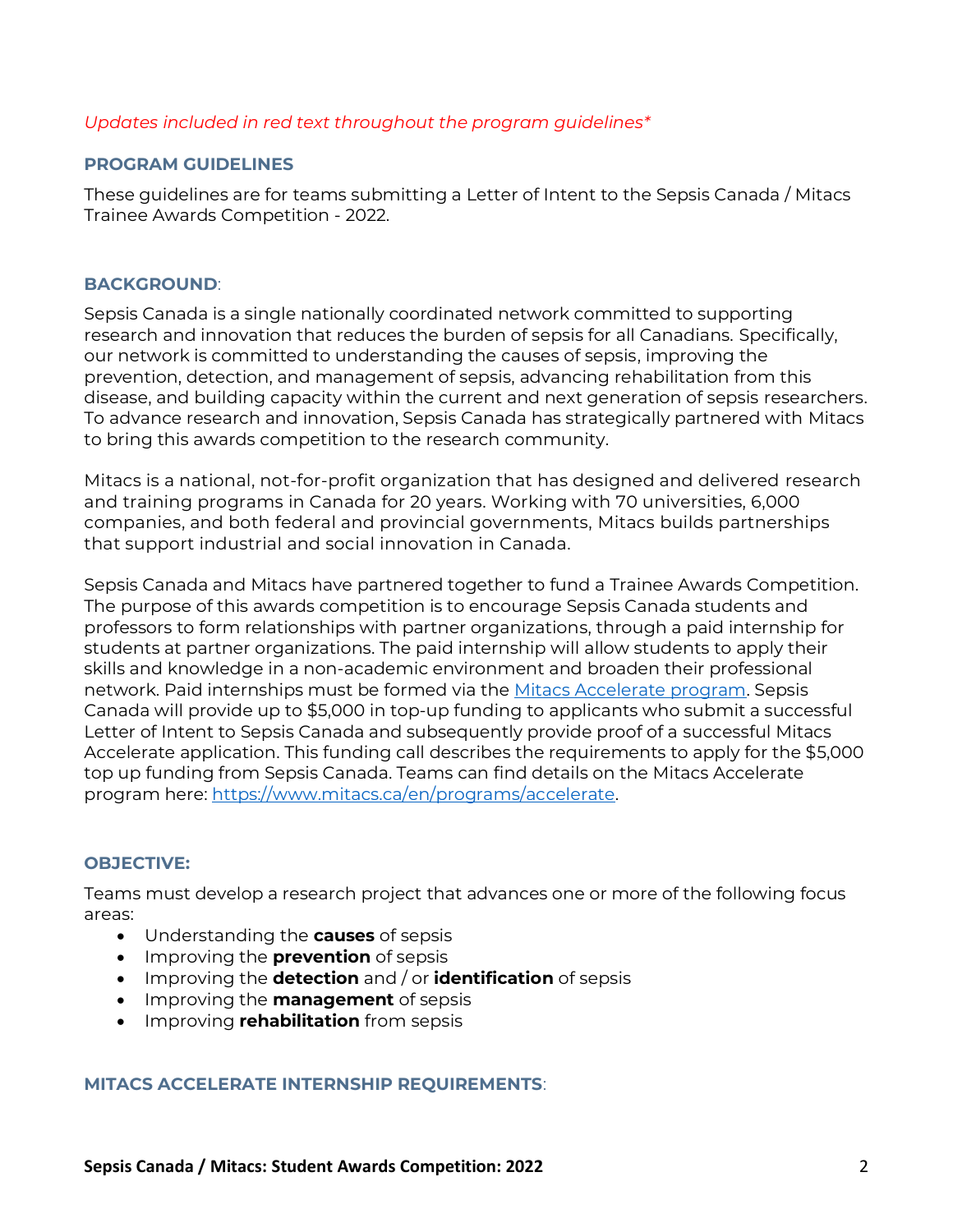Students can put their talent to work with a paid internship at a partner organization that needs their expertise. Funding starts at \$15,000, and the partner organization must commit to contributing at least \$7,500 of the \$15,000 (Mitacs will match the partner organizations contribution towards the student internship – see update below).

- Undergraduates can apply for up to 3 x four-to-six-month internships (an internship unit), Masters Students can apply for up to 4 internship units, PhD Students can apply for up to 8 internship units, and Postdoctoral fellows can apply for up to 9 internship units.
- Internships start at four months and there is no upper limit on the length of the overall project.
- Students must spend approximately 50% of the internship with the academic institution and 50% with the partner organization. However, Mitacs can accommodate a 25:75 split of the intern's time depending on the needs of the project.

Full details on the Mitacs Accelerate program and the full application form can be found here: [https://www.mitacs.ca/en/programs/accelerate#student.](https://www.mitacs.ca/en/programs/accelerate#student)

UPDATE: If applicants' partner with a not-for-profit or a company that is a small to medium enterprise (under 500 employees), Mitacs can halve the partner contribution and provide a 3:1 leveraging ratio. Please contact Ryan Caldwell (Director, Business Development, Mitacs) for more information [\(rcaldwell@mitacs.ca\)](mailto:rcaldwell@mitacs.ca).

*Note: A full and successful application to the Mitacs Accelerate program will be needed before Sepsis Canada top-up funds are released. However, to apply for Sepsis Canada top up funds, teams are only required to submit a successful Letter of Intent to demonstrate that they will be able to put together a successful Mitacs Accelerate partnership.*

If you have questions about the Mitacs Accelerate program or would like help finding potential partner organizations, please reach out to the Mitacs representative: Ryan Caldwell [\(rcaldwell@mitacs.ca\)](mailto:rcaldwell@mitacs.ca).

## **FUNDS AVAILABLE**:

Sepsis Canada will provide top-up funding for eight (8) successful Letter of Intent applications with up to \$5,000 in funding per application. Top-up funding will be awarded to the supervising professor's institution. Top up funds will be reserved as follows:

- \$10,000 will be reserved for two (2) projects focused on **biomedical research**
- \$10,000 will be reserved for two (2) projects focused on **clinical research**
- \$10,000 will be reserved for two (2) projects focused on **health services research**
- \$10,000 will be reserved for two (2) projects focused on **population health research**

## **RESEARCH TEAM**: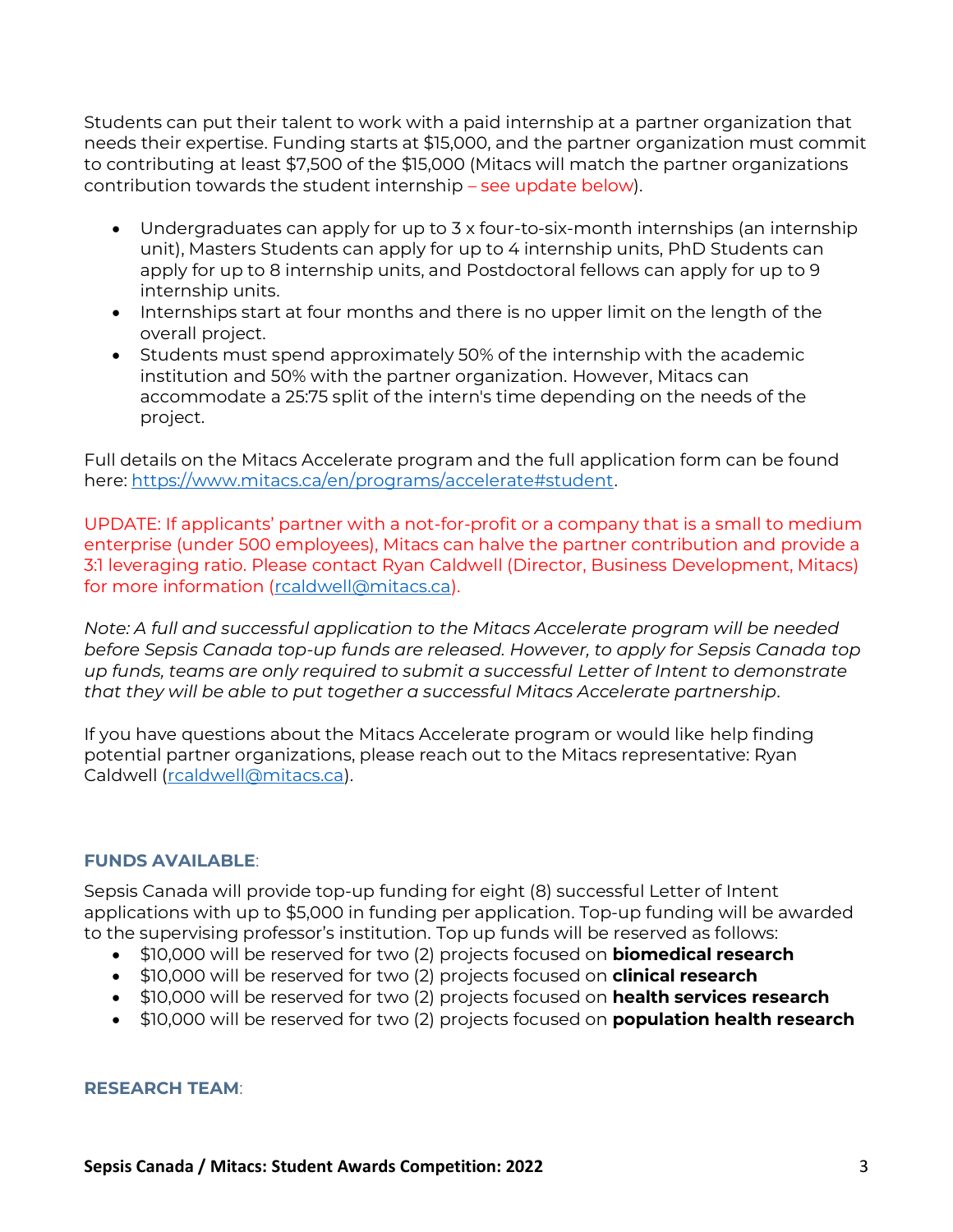Research teams must include:

- 1. A student defined as an undergraduate student, graduate student, or postdoctoral fellows at a Mitacs partner university in Canada, who is also a Sepsis Canada member.
- 2. A supervising professor with an academic appointment at a Canadian University, who is also a Sepsis Canada member.
- 3. A partner organization defined as for-profit corporations and eligible not-for-profit corporations, and municipalities in Canada. As well as for-profit business operating outside of Canada.

## **ALLOWABLE EXPENSES FOR SEPSIS CANADA TOP-UP FUNDING**:

The \$5,000 provided from Sepsis Canada in top-up funds must be used directly to support the student's research. Examples of eligible research expenses include:

- The student's stipend.
- Knowledge dissemination activities related to the student's research (eg. cost of travel, conference fees, and / or accommodations for the student to present their research project).
- Research related costs (equipment, reagents, technician salaries, ect).
- Travel to and from the internship.
- Other student costs.

## **CONDITIONS OF SEPSIS CANADA TOP-UP FUNDS**:

Successful teams must:

- Submit a proposal to the Mitacs Accelerate program and receive confirmation of funding within 12 weeks of being notified of Sepsis Canada funding.
- Integrate their project within the Sepsis Canada structure and be Sepsis Canada members (the professor and student).
- Submit a progress report to Sepsis Canada at the end of their Mitacs Accelerate internship.
- Acknowledge Sepsis Canada on any publications that arise from this funding.
- Allow Sepsis Canada to disclose the amount and nature of the award publicly.
- Follow the Accelerate and the Sepsis Canada Code of Conduct.

#### **IMPORTANT DATES**:

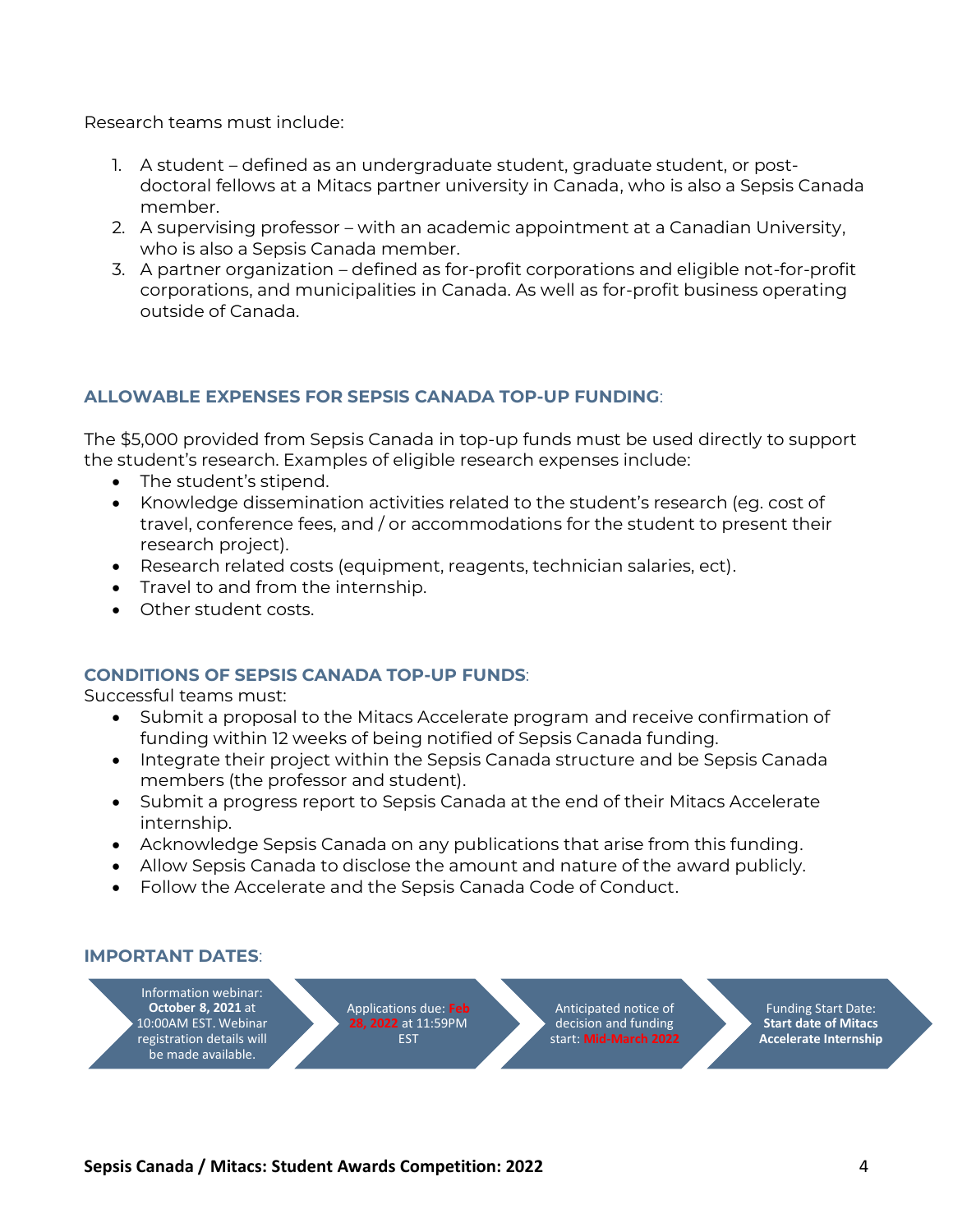## **LETTER OF INTENT**

#### **Research Project**

| Title of Project |  |
|------------------|--|
|                  |  |
|                  |  |

#### **Team**

| <b>Student Name</b>                     | <b>Department</b>      | <b>Academic</b><br><b>Institution</b> | <b>City and Province</b><br>of Academic<br><b>Institution</b> |
|-----------------------------------------|------------------------|---------------------------------------|---------------------------------------------------------------|
|                                         |                        |                                       |                                                               |
| <b>Academic</b><br><b>Supervisor(s)</b> | <b>Department</b>      | <b>Academic</b><br><b>Institution</b> | <b>City and Province</b><br>of Academic<br><b>Institution</b> |
|                                         |                        |                                       |                                                               |
|                                         |                        |                                       |                                                               |
| <b>Partner</b>                          | <b>Contact Name at</b> | <b>City and Province</b>              | <b>Partner</b>                                                |
| Organization(s)                         | <b>Partner</b>         | of Partner                            | <b>Organization Legal</b>                                     |
|                                         | Organization           | <b>Organizations</b>                  | <b>Status (select from</b>                                    |
|                                         |                        |                                       | <b>Select Legal Status</b>                                    |
|                                         |                        |                                       | <b>Select Legal Status</b>                                    |

#### **Research Abstract (Maximum 500 words)**

Please include a description of the research problem to be addressed and its significance, objectives, and proposed methodology. This section must clearly summarize the research proposed.

#### **Budget (No word restrictions)**

Please include a budget outlining how the team will spend the \$5,000 in top-up funds provided by Sepsis Canada.

#### **SUBMISSION:**

Complete and convert the "Letter of Intent" section into a PDF document. Use the following naming convention for the PDF: Student Last Name\_First Name\_StudentAwards2022.pdf. Submit the PDF to [directors@sepsiscanada.ca](/Users/nubiazepeda/Dropbox/Sepsis%20Canada/4.%20Grants/Funds%20Administered/2021/MITACS/directors@sepsiscanada.ca) by **February 28, 2022 at 11:59PM EST**. Note: No attachments outside of the ones listed above will be considered by reviewers.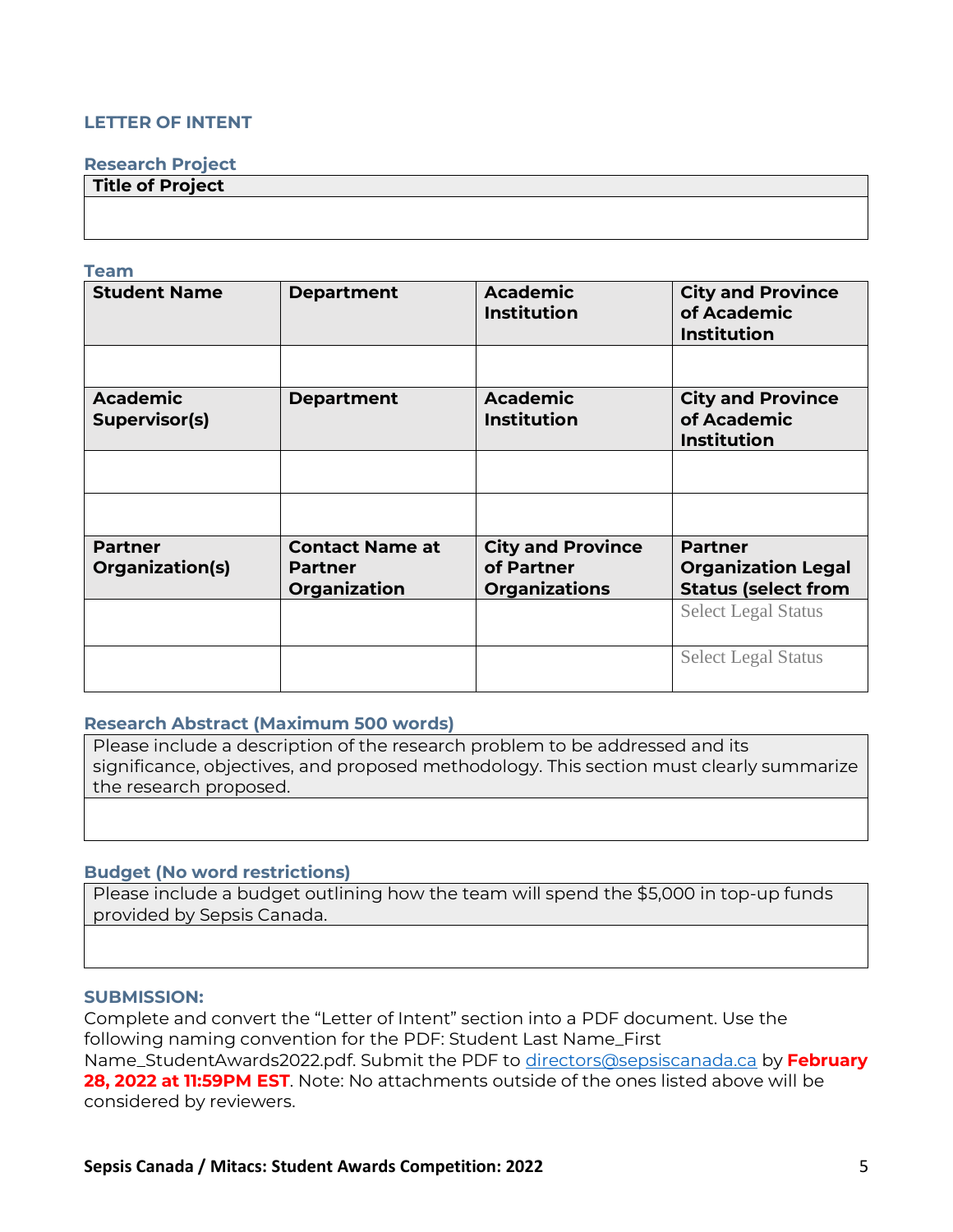## **REVIEW PROCESS:**

Applications submitted late, incomplete, or not meeting the eligibility criteria will not be evaluated. The Managing Director of Sepsis Canada will perform a relevance review to identify applications that are in alignment with the objectives of this funding opportunity. Applications that are not deemed to be relevant will be withdrawn and the team will be notified.

The Sepsis Canada Awards Committee will evaluate full applications. Members of the committee will include researchers from across the four pillars of health research, members of Mitacs, and individuals with lived experience in sepsis.

Research proposal will be evaluated based on the criteria outlined below:

## **1. Potential Impact**

• Does the proposed research include original or innovative ideas that have the potential to impact sepsis research across one of the four pillars of health research?

### **2. Methods and Approaches**

- Is the research team employing the appropriate study design to answer the research question(s)?
- Is the sample size appropriate to answer the research question(s)
- Are the appropriate populations and controls included in the study design?
- Are the proposed outcomes appropriate given the proposed study objectives?
- Has the research team accounted for potential sources of bias?

#### **3. Research Team**

- Does the research team and particularly the student and the supervisor have experience in sepsis research?
- Does the research team include a student, a supervising professor and a partner organization who are committed to sponsoring a Mitacs Accelerate Internship for the student.